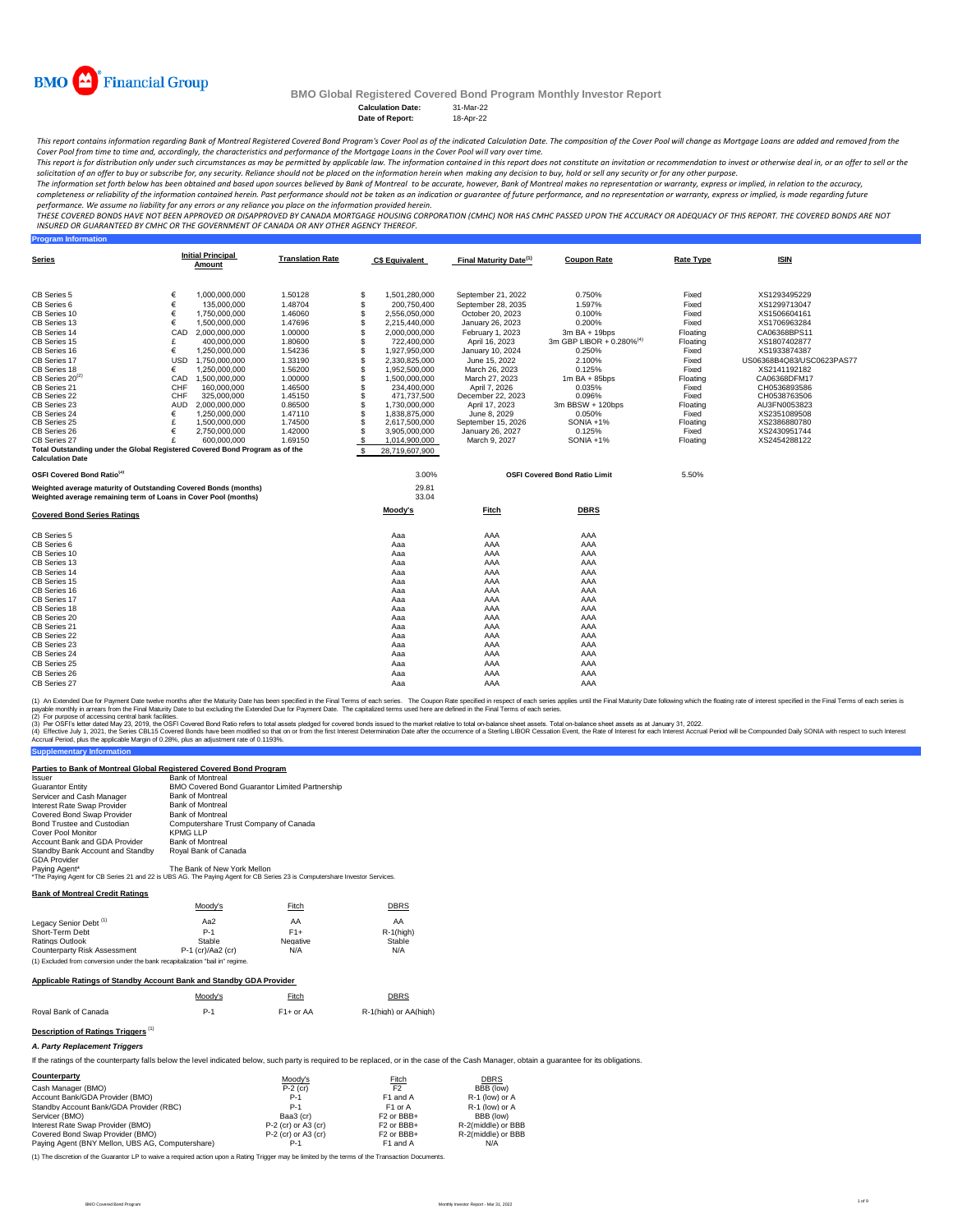

#### **Calculation Date:** 31-Mar-22 **Date of Report:**

*B. Summary of Specific Rating Trigger Actions*

| I) The following actions are required if the Cash Manager (BMO) undergoes a downgrade below the stipulated rating:                                                                                                                                                                                                    |         |                     |                 |
|-----------------------------------------------------------------------------------------------------------------------------------------------------------------------------------------------------------------------------------------------------------------------------------------------------------------------|---------|---------------------|-----------------|
|                                                                                                                                                                                                                                                                                                                       | Moodv's | Fitch               | <b>DBRS</b>     |
| a) The Servicer will be required to direct amounts received directly<br>into the GDA Account (or Standby GDA Account if applicable)<br>within 2 Canadian business days and the Cash Manager shall<br>immediately remit any funds held at such time for or on behalf of<br>the Guarantor directly into the GDA Account | $P-1$   | F <sub>1</sub> or A | R-1(low) or BBB |

II) The following actions are required if the Servicer (BMO) undergoes a downgrade below the stipulated rating:

|                                                                    | Moody's    | Fitch               | <b>DBRS</b> |
|--------------------------------------------------------------------|------------|---------------------|-------------|
| a) The Servicer will be required to direct amounts received to the |            |                     |             |
| Cash Manager, or GDA as applicable                                 | $P-1$ (cr) | F <sub>1</sub> or A | BBB(low)    |

III) The Swap Provider is required to transfer credit support or transfer all of its rights and obligations to a replacement third party, or to obtain a<br>guarantee of its rights and obligations from a third party, if the Sw

|                                | $Mody's^{(3)}$        | Fitch               | <b>DBRS</b>    |
|--------------------------------|-----------------------|---------------------|----------------|
| a) Interest Rate Swap Provider | $P-1$ (cr) or A2 (cr) | F <sub>1</sub> or A | R-1 (low) or A |
| b) Covered Bond Swap Provider  | $P-1$ (cr) or A2 (cr) | F1 or A             | R-1 (low) or A |

IV) The following actions are required if the Issuer (BMO) undergoes a downgrade below the stipulated rating:

| a) Mandatory repayment of the Demand Loan                                                                        | Moodv's<br>N/A | Fitch<br>F <sub>2</sub> or BB <sub>+</sub> | <b>DBRS</b><br>N/A |
|------------------------------------------------------------------------------------------------------------------|----------------|--------------------------------------------|--------------------|
| b) Cashflows will be exchanged under the Covered Bond Swap<br>Agreement (to the extent not already taking place) | Baa1           | BBB+                                       | BBB (high)         |
| c) Transfer of title to Loans to Guarantor <sup>(4)</sup>                                                        | A3             | BBB-                                       | BBB (low)          |
| <b>Events of Defaults &amp; Test Compliance</b>                                                                  |                |                                            |                    |
| Asset Coverage Test (C\$ Equivalent of Outstanding                                                               |                | Pass                                       |                    |
| Covered Bond < Adiusted Aggregate Asset Amount)<br><b>Issuer Event of Default</b>                                |                | No                                         |                    |
| Guarantor LP Event of Default                                                                                    |                | No                                         |                    |

(3) I no short term rating exists, then A1<br>(4) The transfer of registered title to the Cuarator may be deferred if (A) satisfactory assurances are provided to the Guarantor and the Bond Trustee by The Office of the Superin

# **Pre-Maturity Test** *(Applicable to Hard Bullet Covered Bonds)*

| <b>Pre-Maturity Required Ratings</b> | Moodv's | Fitch | DBRS <sup>(1)</sup> |
|--------------------------------------|---------|-------|---------------------|
|                                      |         |       | A (high) or A (low) |
|                                      |         |       |                     |

Following a breach of the Pre-Maturity test in respect of a Series of Hard Bullet Covered Bonds, and unless the Pre-Maturity Liquidity Ledger is otherwise funded from the other sources, the Partnership shall offer to sell Randomly Selected Loans if Final Maturity Date is within 12 months from the Pre-Maturity Test Date.

(1) In the case of DBRS, if Final Maturity Date is within six months of the Pre-Maturity Test Date, then A(high), otherwise A(low).

**Reserve Fund**

|                                                                               | Moody's    | Fitch               | DBRS                  |  |
|-------------------------------------------------------------------------------|------------|---------------------|-----------------------|--|
| <b>Reserve Fund Required Amount Ratings</b>                                   | $P-1$ (cr) | F <sub>1</sub> or A | R-1 (Low) and A (low) |  |
| Are the ratings of the Issuer below the Reserve Fund Reguired Amount Ratings? |            | No                  |                       |  |

If the ratings of the Issuer fall below the Reserve Fund Required Amount Ratings, then the Guarantor shall credit or cause to be credited to the Reserve Fund funds up to an amount equal to the Reserve<br>Fund Required Amount.

Reserve Fund Required Amount: Nil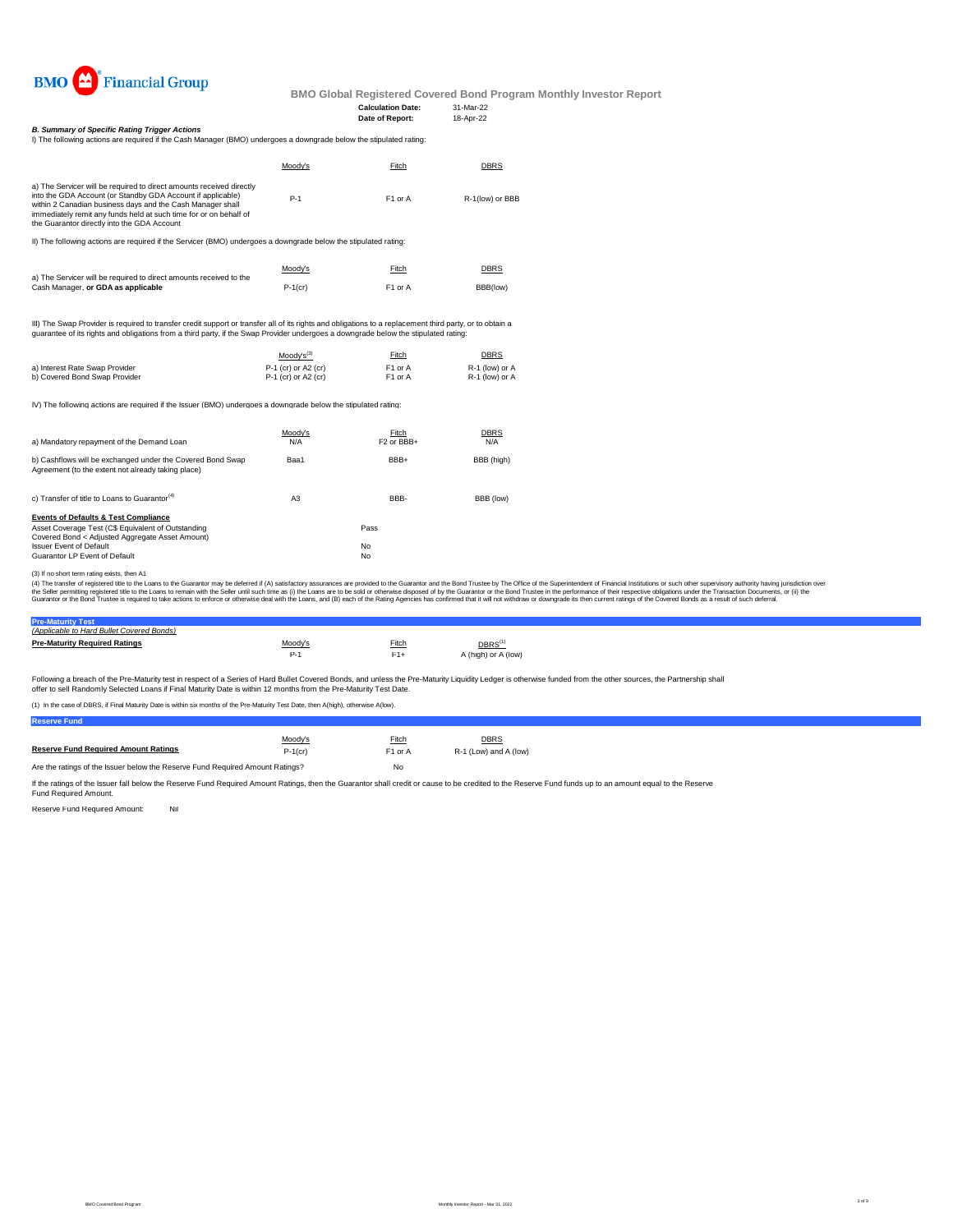

|                                                                                                                                                                                                                    | <b>Calculation Date:</b><br>Date of Report:      | 31-Mar-22<br>18-Apr-22                          |                |                |                                  |  |  |  |
|--------------------------------------------------------------------------------------------------------------------------------------------------------------------------------------------------------------------|--------------------------------------------------|-------------------------------------------------|----------------|----------------|----------------------------------|--|--|--|
| <b>Asset Coverage Test</b>                                                                                                                                                                                         |                                                  |                                                 |                |                |                                  |  |  |  |
| C\$ Equivalent of Outstanding Covered Bonds                                                                                                                                                                        | 28,719,607,900                                   |                                                 |                |                |                                  |  |  |  |
| $A^{(1)}$ = Lesser of (i) Sum of LTV adjusted outstanding principal balance and (ii) Sum of<br>Asset percentage adjusted outstanding principal balance<br>B = Principal receipts not applied                       | \$<br>35,156,683,416<br>$\overline{\phantom{0}}$ |                                                 | A(i)<br>A (ii) |                | 37,600,730,926<br>35,156,683,416 |  |  |  |
| C = Cash capital contributions<br>D = Substitution assets<br>E = (i) Reserve fund balance<br>(ii) Pre - Maturity liquidity ledger balance<br>F = Negative carry factor calculation<br>Total: A + B + C + D + E - F | $\overline{\phantom{a}}$<br>35,156,683,416       | Asset Percentage<br>Maximum Asset<br>Percentage |                | 93.5%<br>95.0% |                                  |  |  |  |
| Asset Coverage Test Pass/Fail                                                                                                                                                                                      | Pass                                             |                                                 |                |                |                                  |  |  |  |
| <b>Regulatory OC Minimum</b>                                                                                                                                                                                       | 103%                                             |                                                 |                |                |                                  |  |  |  |
| Level of Overcollateralization <sup>(2)</sup>                                                                                                                                                                      | 107%                                             |                                                 |                |                |                                  |  |  |  |
|                                                                                                                                                                                                                    |                                                  |                                                 |                |                |                                  |  |  |  |

(1) Market Value as determined by adjusting, not less than quarterly, the Original Market Value utilizing the Indexation Methodology (see Appendix for details) for subsequent price developments.

(2) Per Section 4.3.8 of the CMHC Guide, (A) the lesser of (i) the tatal anount of cover prod collateral of (ii) the amount of cover pool collateral required to collateralize the covered bonds custanding and ensure the Ass

| <b>Valuation Calculation</b>                                                                                                                                                                                                                                                                     |                                                                                                                                          |        |                |  |
|--------------------------------------------------------------------------------------------------------------------------------------------------------------------------------------------------------------------------------------------------------------------------------------------------|------------------------------------------------------------------------------------------------------------------------------------------|--------|----------------|--|
| <b>Trading Value of Covered Bonds</b>                                                                                                                                                                                                                                                            | 27.231.137.658                                                                                                                           |        |                |  |
| A = Lesser of i) Present value of outstanding loan balance of Performing Eligible<br>Loans <sup>(1)</sup> and ii) 80% of Market Value <sup>(2)</sup> of properties securing Performing Eligible Loans,<br>net of adjustments                                                                     | 37.540.899.405                                                                                                                           | A (i)  | 37.540.899.405 |  |
| $B =$ Principal receipts up to calculation date not otherwise applied<br>$C =$ Cash capital contributions<br>D = Trading Value of any Substitute Assets<br>$E =$ (i) Reserve Fund Balance, if applicable<br>(ii) Pre - Maturity liquidity ledger balance<br>F = Trading Value of Swap Collateral | $\overline{\phantom{0}}$<br>$\overline{\phantom{0}}$<br>$\overline{\phantom{0}}$<br>$\overline{\phantom{a}}$<br>$\overline{\phantom{0}}$ | A (ii) | 79.547.226.333 |  |
| Total: $A + B + C + D + E + F$                                                                                                                                                                                                                                                                   | 37.540.899.405                                                                                                                           |        |                |  |

(1) Present value of expected future cash flows of Loans using current market interest rates offered to BMO clients. The effective weighted average rate used for discounting is 3.27%.<br>(2) Market Value as determined by adju

| <b>Intercompany Loan Balance</b>                           |                                  |                                                   |
|------------------------------------------------------------|----------------------------------|---------------------------------------------------|
| Guarantee Loan<br>Demand Loan<br>Total                     |                                  | 30,738,896,095<br>7,007,764,399<br>37,746,660,494 |
| <b>Cover Pool Losses</b>                                   |                                  |                                                   |
| Period end                                                 | <b>Write Off Amounts</b>         | <b>Loss Percentage (Annualized)</b>               |
| March 31, 2022                                             | 151,516                          | 0.00%                                             |
| <b>Cover Pool Flow of Funds</b>                            |                                  |                                                   |
|                                                            | <b>Current Month</b>             | Previous Month                                    |
| <b>Cash Inflows</b>                                        |                                  |                                                   |
| Principal receipts                                         | 707,759,689                      | 543,469,536                                       |
| Proceeds for sale of Loans                                 | 23,054,125                       |                                                   |
| <b>Revenue Receipts</b><br>Swap Receipts                   | 71,211,048                       | 69,007,344                                        |
| Cash Capital Contribution                                  |                                  |                                                   |
| Advances of Intercompany Loans                             |                                  | 4,995,048,000                                     |
| Guarantee Fee                                              |                                  | 7,835,313                                         |
| <b>Cash Outflows</b>                                       |                                  |                                                   |
| Swap Payment                                               | (13,530,572)                     | (11,956,405)                                      |
| Intercompany Loan interest                                 | (26,930,508)                     | (26, 513, 835)                                    |
| Intercompany Loan principal<br>Intercompany Loan repayment | $(730, 782, 545)$ <sup>(1)</sup> | (543, 469, 536)                                   |
| Mortgage Top-up Settlement                                 |                                  | (4,995,047,262)                                   |
| Misc Partnership Expenses                                  | (144)                            | (20, 567)                                         |
| Profit Distribution to Partners                            |                                  |                                                   |
| Net inflows/(outflows)                                     | 30,781,092                       | 38,352,587                                        |

#### $<sup>(1)</sup>$  Includes cash settlement of \$730,782,545 to occur on April 19, 2022.</sup>

| <b>Cover Pool - Summary Statistics</b>       |   |                         |                |               |
|----------------------------------------------|---|-------------------------|----------------|---------------|
| Asset Type                                   |   | Mortgages               |                |               |
| Previous Month Ending Balance                | s | 38.364.071.629          |                |               |
| Aggregate Outstanding Balance                | s | 37.628.565.207          |                |               |
| Number of Loans                              |   | 126,579                 |                |               |
| Average Loan Size                            | S | 297.273                 |                |               |
| Number of Primary Borrowers                  |   | 125.251                 |                |               |
| Number of Properties                         |   | 126,579                 |                |               |
|                                              |   | Original <sup>(1)</sup> |                | Indexed $(2)$ |
| Weighted Average Current Loan to Value (LTV) |   | 60.61%                  |                | 46.40%        |
| Weighted Average Authorized LTV              |   | 69.35%                  |                | 52.38%        |
| Weighted Average Original LTV                |   | 69.35%                  |                |               |
| Weighted Average Seasoning                   |   |                         | 23.51 (Months) |               |
| Weighted Average Coupon                      |   | 2.35%                   |                |               |
| Weighted Average Original Term               |   |                         | 56.55 (Months) |               |
| Weighted Average Remaining Term              |   |                         | 33.04 (Months) |               |
| <b>Substitution Assets</b>                   |   | Nil                     |                |               |

<sup>(1)</sup> Value as most recently determined or assessed in accordance with the underwriting policies (whether upon origination or renewal of the Eligible Loan or subsequently thereto).<br><sup>(2)</sup> Value as determined by adjusting, n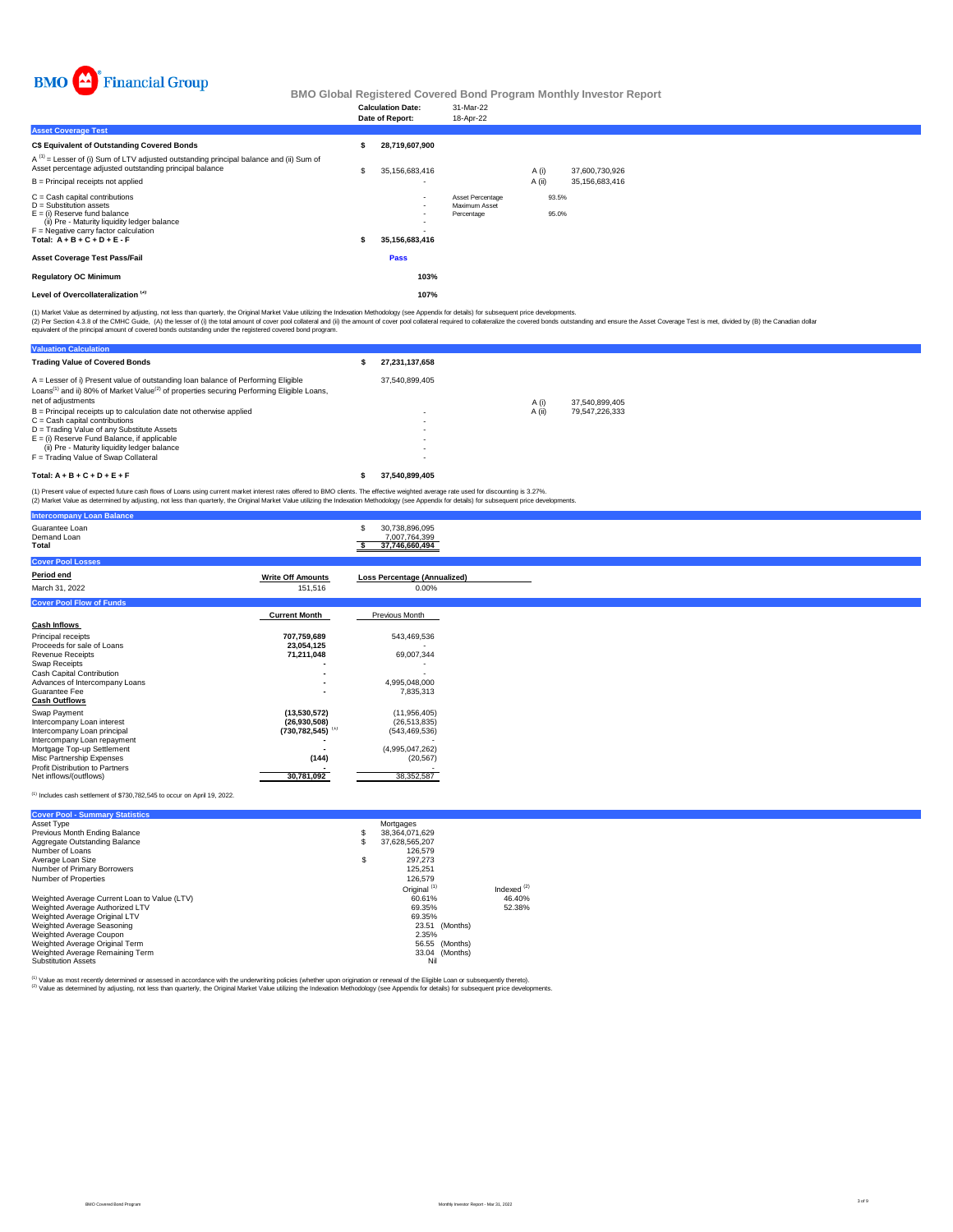

# **Calculation Date:** 31-Mar-22 **BMO Global Registered Covered Bond Program Monthly Investor Report**

|                                                      | טששט וועמונים<br>Date of Report: | <b>UI IVIGI 44</b><br>18-Apr-22 |                                              |                                  |  |
|------------------------------------------------------|----------------------------------|---------------------------------|----------------------------------------------|----------------------------------|--|
| <b>Cover Pool - Delinquency Distribution</b>         |                                  |                                 |                                              |                                  |  |
| <b>Aging Summary</b>                                 | <b>Number of Loans</b>           | Percentage                      | <b>Principal Balance</b>                     | Percentage                       |  |
| Current and less than 30 days past due               | 126,109                          | 99.63                           | \$<br>37,504,104,799                         | 99.67                            |  |
| 30 - 59 days past due                                | 291                              | 0.23                            | \$<br>84,957,881                             | 0.23                             |  |
| 60 - 89 days past due                                | 44                               | 0.03                            | 11,677,375<br>$\mathfrak{L}$                 | 0.03                             |  |
| 90 or more days past due<br><b>Grand Total</b>       | 135<br>126,579                   | 0.11<br>100.00                  | 27,825,152<br>37,628,565,207<br>s            | 0.07<br>100.00                   |  |
|                                                      |                                  |                                 |                                              |                                  |  |
| <b>Cover Pool - Provincial Distribution</b>          |                                  |                                 |                                              |                                  |  |
| Province                                             | Number of Loans                  | Percentage                      | <b>Principal Balance</b>                     | Percentage                       |  |
| Alberta                                              | 14,391                           | 11.37                           | 3,551,787,804<br>\$                          | 9.44                             |  |
| British Columbia                                     | 20,695                           | 16.35                           | 8,228,378,683<br>\$                          | 21.87                            |  |
| Manitoba<br>New Brunswick                            | 1,824<br>2,049                   | 1.44<br>1.62                    | 339,401,316<br>s<br>s<br>275,270,012         | 0.90<br>0.73                     |  |
| Newfoundland                                         | 3,414                            | 2.70                            | s<br>532,274,414                             | 1.41                             |  |
| Northwest Territories & Nunavut                      | 107                              | 0.08                            | \$<br>22,468,093                             | 0.06                             |  |
| Nova Scotia                                          | 3,801                            | 3.00                            | \$<br>687,169,377                            | 1.83                             |  |
| Ontario<br>Prince Edward Island                      | 59,077<br>618                    | 46.67<br>0.49                   | \$<br>19,686,757,912<br>s<br>104,114,874     | 52.32<br>0.28                    |  |
| Quebec                                               | 18,261                           | 14.43                           | \$<br>3,753,507,501                          | 9.98                             |  |
| Saskatchewan                                         | 2,203                            | 1.74                            | s<br>413,619,840                             | 1.10                             |  |
| <b>Yukon Territories</b>                             | 139                              | 0.11                            | 33,815,381<br>$\frac{3}{5}$                  | 0.09                             |  |
| <b>Grand Total</b>                                   | 126,579                          | 100.00                          | 37,628,565,207                               | 100.00                           |  |
| <b>Cover Pool - Credit Score Distribution</b>        |                                  |                                 |                                              |                                  |  |
|                                                      |                                  |                                 |                                              |                                  |  |
| <b>Credit Score</b><br>Score Unavailable             | <b>Number of Loans</b><br>1,259  | Percentage<br>0.99              | <b>Principal Balance</b><br>s<br>259,841,084 | Percentage<br>0.69               |  |
| Less than 600                                        | 1,227                            | 0.97                            | 274,626,103<br>s                             | 0.73                             |  |
| $600 - 650$                                          | 2,551                            | 2.02                            | s<br>724,260,238                             | 1.92                             |  |
| $651 - 700$<br>701 - 750                             | 7,450<br>14,187                  | 5.89<br>11.21                   | 2,209,125,290<br>\$<br>\$<br>4,324,201,240   | 5.87<br>11.49                    |  |
| 751 - 800                                            | 20,765                           | 16.40                           | \$<br>6,683,043,940                          | 17.76                            |  |
| 801 and Above                                        | 79,140                           | 62.52                           | \$<br>23, 153, 467, 312                      | 61.53                            |  |
|                                                      |                                  |                                 |                                              |                                  |  |
| <b>Grand Total</b>                                   | 126,579                          | 100.00                          | s<br>37,628,565,207                          | 100.00                           |  |
|                                                      |                                  |                                 |                                              |                                  |  |
| <b>Cover Pool - Rate Type Distribution</b>           |                                  |                                 |                                              |                                  |  |
|                                                      |                                  |                                 |                                              |                                  |  |
| <b>Rate Type</b>                                     | <b>Number of Loans</b>           | Percentage                      | <b>Principal Balance</b>                     | Percentage                       |  |
| Fixed<br>Variable                                    | 99,850                           | 78.88<br>21.12                  | 27,810,836,133<br>\$                         | 73.91                            |  |
| <b>Grand Total</b>                                   | 26,729<br>126,579                | 100.00                          | 9,817,729,074<br>\$<br>s<br>37,628,565,207   | 26.09<br>100.00                  |  |
|                                                      |                                  |                                 |                                              |                                  |  |
| <b>Cover Pool - Mortgage Asset Type Distribution</b> |                                  |                                 |                                              |                                  |  |
| <b>Mortgage Asset Type</b>                           | <b>Number of Loans</b>           | Percentage                      | <b>Principal Balance</b>                     | Percentage                       |  |
| <b>Conventional Amortizing Mortgages</b>             | 126,579                          | 100.00                          | \$<br>37,628,565,207                         | 100.00                           |  |
| <b>Grand Total</b>                                   | 126,579                          | 100.00                          | $\overline{\mathbf{s}}$<br>37,628,565,207    | 100.00                           |  |
| <b>Cover Pool - Occupancy Type Distribution</b>      |                                  |                                 |                                              |                                  |  |
|                                                      |                                  |                                 |                                              |                                  |  |
| <b>Occupancy Type</b>                                | <b>Number of Loans</b>           | Percentage                      | <b>Principal Balance</b>                     | Percentage                       |  |
| Owner Occupied<br>Non-Owner Occupied                 | 97,307<br>29,272                 | 76.87<br>23.13                  | S<br>29,848,033,452<br>7,780,531,755<br>-S   | 79.32<br>20.68                   |  |
| <b>Grand Total</b>                                   | 126,579                          | 100.00                          | ॱऽ<br>37,628,565,207                         | 100.00                           |  |
| <b>Cover Pool - Mortgage Rate Distribution</b>       |                                  |                                 |                                              |                                  |  |
|                                                      |                                  |                                 |                                              |                                  |  |
| Mortgage Rate (%)                                    | Number of Loans                  | Percentage                      | <b>Principal Balance</b>                     | Percentage                       |  |
| Less than 1.00<br>$1.00 - 3.99$                      | 4<br>125,422                     | 0.00<br>99.09                   | \$<br>1,227,259<br>\$<br>37,407,112,175      | 0.00<br>99.41                    |  |
| $4.00 - 4.49$                                        | 430                              | 0.34                            | 87,720,196<br>\$                             | 0.23                             |  |
| $4.50 - 4.99$                                        | 191                              | 0.15                            | 39,666,249<br>\$                             | 0.11                             |  |
| $5.00 - 5.49$                                        | 157                              | 0.12                            | \$<br>29,449,698<br><b>s</b>                 | 0.08                             |  |
| $5.50 - 5.99$<br>$6.00 - 6.49$                       | 3                                | 0.00                            | 403,181                                      | 0.00<br>$\overline{\phantom{a}}$ |  |
| $6.50 - 6.99$                                        |                                  |                                 | -S                                           | $\overline{a}$                   |  |
| $7.00 - 7.49$                                        | 371                              | 0.29                            | 62,146,158<br>£.                             | 0.17                             |  |
| $7.50 - 7.99$<br>8.00 and Above                      | 126,579                          | $\overline{a}$<br>0.00          | <b>s</b><br>840,292                          | 0.00                             |  |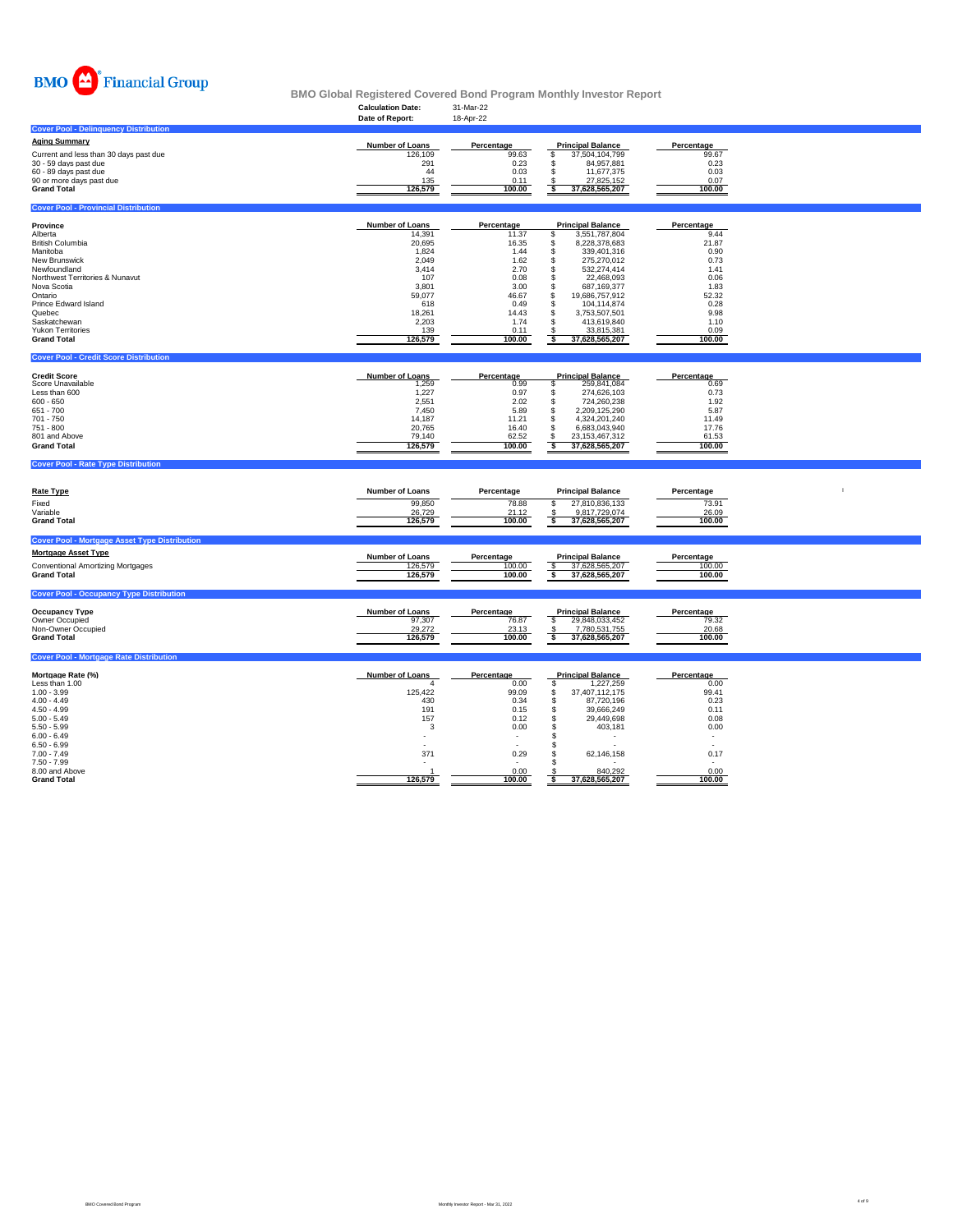

### **Calculation Date:** 31-Mar-22 **BMO Global Registered Covered Bond Program Monthly Investor Report**

|                                           | Date of Report:        | 18-Apr-22  |                          |            |
|-------------------------------------------|------------------------|------------|--------------------------|------------|
| Cover Pool - Indexed LTV Distribution (1) |                        |            |                          |            |
| Indexed LTV (%)                           | <b>Number of Loans</b> | Percentage | <b>Principal Balance</b> | Percentage |
| 20.00 and Below                           | 18,076                 | 14.28      | 2,027,026,425            | 5.39       |
| 20.01 - 25.00                             | 8.606                  | 6.80       | 1,953,635,802            | 5.19       |
| 25.01 - 30.00                             | 10,950                 | 8.65       | 2.704.437.099            | 7.19       |
| 30.01 - 35.00                             | 11.520                 | 9.10       | 3,069,573,838            | 8.16       |
| 35.01 - 40.00                             | 11.082                 | 8.76       | 3.212.789.149            | 8.54       |
| $40.01 - 45.00$                           | 11.225                 | 8.87       | 3.545.102.987            | 9.42       |
| 45.01 - 50.00                             | 11.542                 | 9.12       | 3.927.617.324            | 10.44      |
| $50.01 - 55.00$                           | 12.965                 | 10.24      | 4.709.080.077            | 12.51      |
| 55.01 - 60.00                             | 11.652                 | 9.21       | 4.356.450.037            | 11.58      |
| $60.01 - 65.00$                           | 8.760                  | 6.92       | 3,663,270,037            | 9.74       |
| 65.01 - 70.00                             | 5,724                  | 4.52       | 2,401,016,642            | 6.38       |
| 70.01 - 75.00                             | 2,858                  | 2.26       | 1,254,207,767            | 3.33       |
| 75.01 - 80.00                             | 1,618                  | 1.28       | 804.124.175              | 2.14       |
| 80.01 and Above                           |                        | 0.00       | 233.849                  | 0.00       |
| <b>Grand Total</b>                        | 126.579                | 100.00     | 37,628,565,207           | 100.00     |

<sup>(1)</sup> Value as determined by adjusting, not less than quarterly, the Original Market Value utilizing the Indexation Methodology (see Appendix for details) for su

| <b>Cover Pool - Remaining Term Distribution</b> |                        |            |                          |            |
|-------------------------------------------------|------------------------|------------|--------------------------|------------|
| <b>Months to Maturity</b>                       | <b>Number of Loans</b> | Percentage | <b>Principal Balance</b> | Percentage |
| Less than 12.00                                 | 19.513                 | 15.42      | 5.012.083.113            | 13.32      |
| 12.00 - 23.99                                   | 26.712                 | 21.10      | 7.561.848.890            | 20.10      |
| 24.00 - 35.99                                   | 19.438                 | 15.36      | 5.590.664.503            | 14.86      |
| $36.00 - 47.99$                                 | 35.905                 | 28.37      | 11.148.754.618           | 29.63      |
| 48.00 - 59.99                                   | 23.474                 | 18.54      | 7.903.523.896            | 21.00      |
| $60.00 - 71.99$                                 | 1.422                  | 1.12       | 385.484.930              | 1.02       |
| 72.00 - 83.99                                   | 60                     | 0.05       | 10.875.607               | 0.03       |
| 84.00 - 119.99                                  | 50                     | 0.04       | 14.116.105               | 0.04       |
| 120,00 and above                                |                        | 0.00       | 1.213.546                | 0.00       |
| <b>Grand Total</b>                              | 126,579                | 100.00     | 37,628,565,207           | 100.00     |
|                                                 |                        |            |                          |            |

| <b>Remaining Principal Balance (C\$)</b>       | <b>Number of Loans</b> | Percentage               | <b>Principal Balance</b> | Percentage |
|------------------------------------------------|------------------------|--------------------------|--------------------------|------------|
| 99,999 and Below                               | 19,399                 | 15.33                    | 1,164,020,173            | 3.09       |
| 100.000 - 199.999                              | 33,682                 | 26.61                    | 5.081.343.862            | 13.50      |
| 200.000 - 299.999                              | 27.441                 | 21.68                    | 6,780,805,313            | 18.02      |
| 300.000 - 399.999                              | 17.144                 | 13.54                    | 5.936.308.270            | 15.78      |
| 400.000 - 499.999                              | 10.671                 | 8.43                     | 4.769.612.099            | 12.68      |
| 500.000 - 599.999                              | 6.524                  | 5.15                     | 3.569.168.213            | 9.49       |
| 600.000 - 699.999                              | 3.943                  | 3.12                     | 2.546.619.736            | 6.77       |
| 700.000 - 799.999                              | 2.485                  | 1.96                     | 1.854.197.739            | 4.93       |
| 800.000 - 899.999                              | 1,607                  | 1.27                     | 1.361.114.295            | 3.62       |
| 900.000 - 999.999                              | 1,123                  | 0.89                     | 1,064,471,359            | 2.83       |
| 1.000.000 - 1.499.999                          | 1,923                  | 1.52                     | 2,279,014,349            | 6.06       |
| 1,500,000 - 2,000,000                          | 431                    | 0.34                     | 736,496,506              | 1.96       |
| 2,000,000 - 3,000,000                          | 206                    | 0.16                     | 485.393.293              | 1.29       |
| 3,000,000 and Above                            |                        | $\overline{\phantom{0}}$ |                          |            |
|                                                | 126,579                | 100.00                   | 37.628.565.207           | 100.00     |
| <b>Cover Pool - Property Type Distribution</b> |                        |                          |                          |            |
| <b>Property Type</b>                           | <b>Number of Loans</b> | Percentage               | <b>Principal Balance</b> | Percentage |
| Condominium                                    | 26,341                 | 20.81                    | 6,237,774,241            | 16.58      |

| .                  |         | .      |                | .      |
|--------------------|---------|--------|----------------|--------|
| Condominium        | 26.341  | 20.81  | 6.237.774.241  | 16.58  |
| Multi-Residential  | 5.965   | 4.71   | .716.345.735   | 4.56   |
| Single Family      | 83.977  | 66.34  | 26.523.174.192 | 70.49  |
| Townhouse          | 10.296  | 8.13   | 3.151.271.039  | 8.37   |
| <b>Grand Total</b> | 126.579 | 100.00 | 37.628.565.207 | 100.00 |
|                    |         |        |                |        |

*Note: Percentages and totals in the above tables may not add exactly due to rounding.*

**Cover Principal Ban** 

|          |                 | <b>Aging Summary</b> |                                    |  |               |  |               |  |               |  |               |  |  |  |
|----------|-----------------|----------------------|------------------------------------|--|---------------|--|---------------|--|---------------|--|---------------|--|--|--|
| Province |                 |                      | <b>Current and</b><br>less than 30 |  | 30 to 59      |  | 60 to 89      |  | 90 or more    |  |               |  |  |  |
|          | Indexed LTV (%) |                      | days past due                      |  | days past due |  | days past due |  | days past due |  | Total         |  |  |  |
| Alberta  | 20.00 and Below |                      | 102.593.624                        |  | 448.604       |  |               |  | 327.643       |  | 103,369,870   |  |  |  |
|          | $20.01 - 25$    |                      | 73.350.643                         |  | 157.483       |  |               |  | 950.324       |  | 74,458,450    |  |  |  |
|          | $25.01 - 30$    |                      | 117.143.704                        |  | 1.734.140     |  |               |  | 263.145       |  | 119.140.989   |  |  |  |
|          | $30.01 - 35$    |                      | 135.706.594                        |  | 240.408       |  | 213.497       |  | 765.493       |  | 136.925.992   |  |  |  |
|          | $35.01 - 40$    |                      | 163.205.511                        |  | 452.545       |  | 332.749       |  | 851.711       |  | 164.842.516   |  |  |  |
|          | $40.01 - 45$    |                      | 214.860.385                        |  | .266.693      |  | 360.022       |  | 403.800       |  | 216.890.900   |  |  |  |
|          | $45.01 - 50$    |                      | 272.474.366                        |  | 187.867       |  |               |  |               |  | 272.662.233   |  |  |  |
|          | $50.01 - 55$    |                      | 353.953.767                        |  | 1.113.868     |  | 699.892       |  | 993.418       |  | 356,760,946   |  |  |  |
|          | $55.01 - 60$    |                      | 385.683.986                        |  | 1.034.006     |  |               |  | 284.825       |  | 387.002.817   |  |  |  |
|          | $60.01 - 65$    |                      | 474.260.444                        |  | 869.489       |  |               |  | 945.720       |  | 476.075.652   |  |  |  |
|          | $65.01 - 70$    |                      | 652.977.784                        |  | 4,602,063     |  | 301,002       |  | 487.875       |  | 658,368,724   |  |  |  |
|          | $70.01 - 75$    |                      | 500.779.864                        |  | 743,650       |  |               |  | 744,760       |  | 502,268,275   |  |  |  |
|          | $75.01 - 80$    |                      | 82.203.876                         |  | 582,714       |  |               |  |               |  | 82,786,590    |  |  |  |
|          | 80.01 and Above |                      |                                    |  |               |  |               |  | 233,849       |  | 233,849       |  |  |  |
|          |                 |                      | 3,529,194,547                      |  | 13,433,531    |  | 1,907,161     |  | 7,252,565     |  | 3,551,787,804 |  |  |  |

**Current and less than 30 30 to 59 60 to 89 90 or more Province**<br> **Province**<br> **Examples and LTV(%) and Below 5 572,030,872 5 1,383,611 5 1,983,814 5 218,814 5 1,978,071 5 575,612,368<br>
20.01 -25 572,030,872 5 22,859 6 445,1447 5 22,289 6 3 303,672 5 34,142<br>
20.01 -25 5 572,03 8,204,025,651 14,119,903 2,031,696 8,201,432 8,228,378,683 Aging Summary**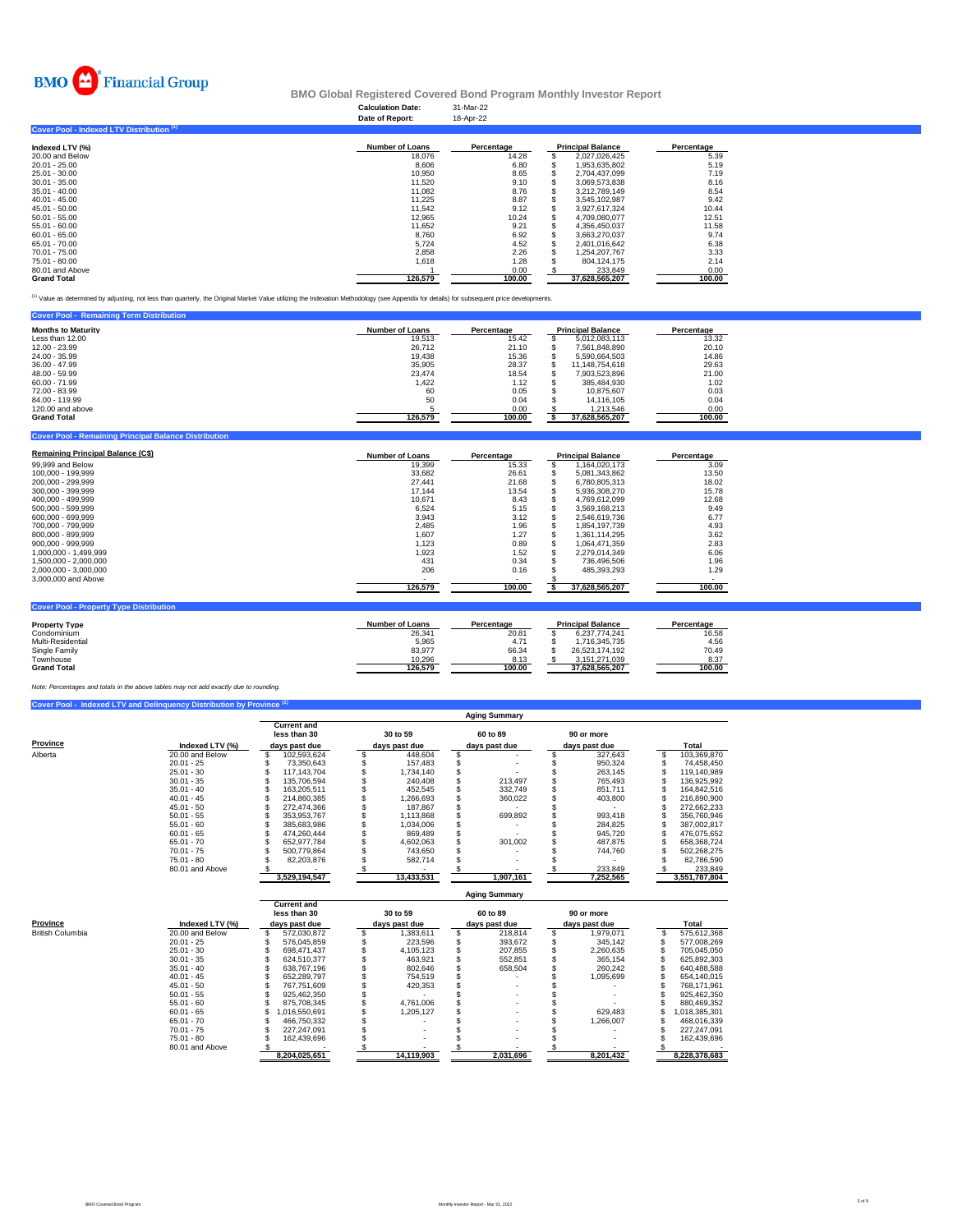

### **Calculation Date:** 31-Mar-22 **BMO Global Registered Covered Bond Program Monthly Investor Report**

|                                   |                                    |                                      | Date of Report:                                                  | 18-Apr-22                            |                               |                                           |
|-----------------------------------|------------------------------------|--------------------------------------|------------------------------------------------------------------|--------------------------------------|-------------------------------|-------------------------------------------|
|                                   |                                    |                                      |                                                                  |                                      |                               |                                           |
|                                   |                                    | <b>Current and</b>                   |                                                                  | <b>Aging Summary</b>                 |                               |                                           |
|                                   |                                    | less than 30                         | 30 to 59                                                         | 60 to 89                             | 90 or more                    |                                           |
| <b>Province</b>                   | Indexed LTV (%)                    | days past due                        | days past due                                                    | days past due                        | days past due                 | Total                                     |
| Manitoba                          | 20.00 and Below                    | \$<br>9,577,414                      | \$                                                               | \$                                   | \$                            | S<br>9,577,414                            |
|                                   | $20.01 - 25$<br>$25.01 - 30$       | \$<br>7,055,675<br>\$<br>12,223,962  | \$                                                               | \$                                   | \$<br>\$                      | \$<br>7,055,675<br>12.282.714             |
|                                   | $30.01 - 35$                       | \$<br>14,989,877                     | \$<br>\$                                                         | \$<br>\$                             | 58,751<br>\$                  | \$<br>\$<br>14,989,877                    |
|                                   | $35.01 - 40$                       | \$<br>18,983,559                     | \$<br>137,069                                                    | \$                                   | \$                            | \$<br>19,120,628                          |
|                                   | $40.01 - 45$                       | \$<br>28,855,234                     | \$<br>$\overline{\phantom{a}}$                                   | \$                                   | \$                            | \$<br>28,855,234                          |
|                                   | $45.01 - 50$                       | \$<br>31,415,854<br>\$               | \$                                                               | \$<br>50,722                         | \$                            | \$<br>31.466.576<br>s                     |
|                                   | $50.01 - 55$<br>$55.01 - 60$       | 43,423,440<br>\$<br>52,833,717       | 397,809<br>\$<br>433,019                                         | \$<br>\$                             | \$<br>\$<br>641,510           | 43,821,248<br>\$<br>53,908,246            |
|                                   | $60.01 - 65$                       | \$<br>51,737,486                     | \$                                                               | \$                                   | \$<br>430,572                 | \$<br>52,168,058                          |
|                                   | $65.01 - 70$                       | \$<br>44,509,238                     | \$                                                               | \$                                   | s                             | \$<br>44,509,238                          |
|                                   | $70.01 - 75$<br>$75.01 - 80$       | \$<br>10,688,432<br>\$<br>10,957,977 | \$<br>\$                                                         | \$<br>\$                             | s<br>s                        | s<br>10,688,432<br>\$<br>10,957,977       |
|                                   | 80.01 and Above                    | s                                    | \$                                                               | \$                                   | \$                            | s                                         |
|                                   |                                    | 337,251,864                          | 967,896                                                          | 50,722                               | 1,130,834                     | 339.401.316                               |
|                                   |                                    |                                      |                                                                  |                                      |                               |                                           |
|                                   |                                    | <b>Current and</b>                   |                                                                  | <b>Aging Summary</b>                 |                               |                                           |
|                                   |                                    | less than 30                         | 30 to 59                                                         | 60 to 89                             | 90 or more                    |                                           |
| Province                          |                                    |                                      |                                                                  |                                      |                               |                                           |
| New Brunswick                     | Indexed LTV (%)<br>20.00 and Below | days past due<br>\$<br>9,038,020     | days past due<br>\$<br>12,558                                    | days past due<br>\$                  | days past due<br>\$<br>25,580 | Total<br>\$<br>9,076,158                  |
|                                   | $20.01 - 25$                       | \$<br>7,809,307                      | \$                                                               | \$                                   | \$<br>180,477                 | \$<br>7,989,784                           |
|                                   | $25.01 - 30$                       | \$<br>16,441,715                     | \$<br>305,437                                                    | \$<br>34,755                         | \$<br>33,415                  | \$<br>16,815,322                          |
|                                   | $30.01 - 35$                       | \$<br>18,121,114                     | \$                                                               | \$                                   | \$<br>$\sim$                  | \$<br>18,121,114                          |
|                                   | $35.01 - 40$<br>$40.01 - 45$       | \$<br>20,120,699<br>\$<br>18,748,522 | \$<br>$\overline{\phantom{a}}$<br>\$<br>$\overline{\phantom{a}}$ | \$<br>\$                             | \$<br>\$<br>35,924            | \$<br>20,120,699<br>\$<br>18,784,446      |
|                                   | $45.01 - 50$                       | \$<br>24,924,424                     | \$                                                               | \$                                   | s<br>56,090                   | \$<br>24,980,514                          |
|                                   | $50.01 - 55$                       | \$<br>35.459.941                     | \$<br>411,407                                                    | \$                                   | s<br>73,151                   | \$<br>35,944,498                          |
|                                   | $55.01 - 60$                       | \$<br>46,222,172                     | 168,927                                                          | \$                                   | s                             | \$<br>46,391,099                          |
|                                   | $60.01 - 65$<br>$65.01 - 70$       | \$<br>39,208,295<br>\$<br>19,924,451 | \$<br>\$                                                         | \$<br>\$                             | \$<br>\$.                     | \$<br>39,208,295<br>\$<br>19,924,451      |
|                                   | $70.01 - 75$                       | \$<br>6,176,441                      | \$                                                               | \$                                   | s                             | \$<br>6.176.441                           |
|                                   | 75.01 - 80                         | s<br>11,737,191                      | \$                                                               | \$                                   | s                             | s<br>11,737,191                           |
|                                   | 80.01 and Above                    | 273,932,292                          | S<br>898,329                                                     | 34,755                               | 404,637                       | 275,270,012                               |
|                                   |                                    |                                      |                                                                  |                                      |                               |                                           |
|                                   |                                    |                                      |                                                                  | <b>Aging Summary</b>                 |                               |                                           |
|                                   |                                    | <b>Current and</b>                   |                                                                  |                                      |                               |                                           |
|                                   |                                    | less than 30                         | 30 to 59                                                         | 60 to 89                             | 90 or more                    |                                           |
| <b>Province</b>                   | Indexed LTV (%)                    | days past due                        | days past due                                                    | days past due                        | days past due                 | Total                                     |
| Newfoundland                      | 20.00 and Below<br>$20.01 - 25$    | 19,001,883<br>\$<br>S<br>15,138,338  | 141,929<br>\$<br>\$<br>216.034                                   | \$<br>\$                             | 60,262<br>\$<br>\$<br>74,851  | 19,204,074<br>s<br>\$<br>15.429.223       |
|                                   | $25.01 - 30$                       | \$<br>39,058,540                     | \$<br>400,615                                                    | \$                                   | \$<br>93,414                  | \$<br>39,552,568                          |
|                                   | $30.01 - 35$                       | \$<br>60,542,820                     | \$<br>1,147,156                                                  | \$<br>112,193                        | \$<br>568,668                 | \$<br>62,370,837                          |
|                                   | $35.01 - 40$                       | \$<br>57,256,637                     | \$<br>555,078                                                    | \$<br>625,764                        | \$<br>1,911,730               | \$<br>60,349,210                          |
|                                   | $40.01 - 45$<br>$45.01 - 50$       | \$<br>46,407,646<br>\$<br>51,996,801 | \$<br>228,668<br>\$<br>630,556                                   | \$<br>$\overline{\phantom{a}}$<br>\$ | \$<br>117,175<br>s<br>320,311 | \$<br>46,753,489<br>52,947,668            |
|                                   | $50.01 - 55$                       | \$<br>67,610,195                     | \$                                                               | \$                                   | \$<br>220,439                 | \$<br>\$<br>67,830,634                    |
|                                   | 55.01 - 60                         | \$<br>90,117,175                     | \$<br>339,918                                                    | \$<br>151,194                        | \$<br>122,101                 | \$<br>90,730,389                          |
|                                   | $60.01 - 65$                       | \$<br>43,931,986                     | \$<br>138,118                                                    | \$                                   | s                             | \$<br>44,070,104                          |
|                                   | $65.01 - 70$<br>$70.01 - 75$       | S<br>18,348,672<br>\$<br>8,446,194   | \$<br>\$<br>$\overline{a}$                                       | \$<br>\$                             | s<br>s                        | \$<br>18,348,672<br>\$<br>8,446,194       |
|                                   | 75.01 - 80                         | \$<br>6,241,354                      | \$                                                               | S                                    | S                             | \$<br>6,241,354                           |
|                                   | 80.01 and Above                    |                                      | \$                                                               | S                                    |                               |                                           |
|                                   |                                    | 524,098,241                          | 3,798,071                                                        | 889,151                              | 3,488,951                     | 532,274,414                               |
|                                   |                                    |                                      |                                                                  | <b>Aging Summary</b>                 |                               |                                           |
|                                   |                                    | <b>Current and</b>                   |                                                                  |                                      |                               |                                           |
|                                   |                                    | less than 30                         | 30 to 59                                                         | 60 to 89                             | 90 or more                    |                                           |
| <b>Province</b>                   | Indexed LTV (%)                    | days past due                        | days past due                                                    | days past due                        | days past due                 | Total                                     |
| Northwest Territories and Nunavut | 20.00 and Below                    | \$<br>1,354,047                      | \$<br>58,084                                                     | \$                                   | \$                            | \$<br>1,412,131                           |
|                                   | $20.01 - 25$                       | \$<br>1,099,641                      |                                                                  | \$                                   | \$<br>ś                       | \$<br>1,099,641                           |
|                                   | $25.01 - 30$<br>$30.01 - 35$       | \$<br>2,960,980<br>\$<br>1,428,721   | \$\$<br>$\overline{a}$                                           | \$<br>\$                             | \$                            | 2,960,980<br>\$<br>1,428,721              |
|                                   | $35.01 - 40$                       | \$<br>1,589,102                      | \$                                                               | \$                                   | \$                            | \$<br>1,589,102                           |
|                                   | $40.01 - 45$                       | \$<br>753,175                        | \$                                                               | \$                                   | \$                            | \$<br>753,175                             |
|                                   | $45.01 - 50$<br>$50.01 - 55$       | \$<br>1,607,647<br>\$<br>3,632,714   | \$<br>175,926<br>S                                               | \$                                   | \$<br>\$                      | \$<br>1,783,573<br>\$<br>3,632,714        |
|                                   | $55.01 - 60$                       | \$<br>2,662,416                      | S                                                                | \$<br>\$                             | \$                            | \$<br>2,662,416                           |
|                                   | $60.01 - 65$                       | \$<br>2.438.428                      | S                                                                | \$                                   | s                             | \$<br>2,438,428                           |
|                                   | $65.01 - 70$                       | \$<br>1,453,707                      | \$                                                               | \$                                   | s                             | \$<br>1,453,707                           |
|                                   | 70.01 - 75<br>$75.01 - 80$         | 805,854<br>\$<br>447,651             | \$                                                               | \$                                   | \$                            | 805,854<br>\$<br>447,651                  |
|                                   | 80.01 and Above                    |                                      | S                                                                | S                                    | s                             | S                                         |
|                                   |                                    | 22,234,084                           | 234,010<br>\$                                                    | \$                                   | \$                            | 22,468,093<br>-S                          |
|                                   |                                    |                                      |                                                                  |                                      |                               |                                           |
|                                   |                                    | <b>Current and</b>                   |                                                                  | <b>Aging Summary</b>                 |                               |                                           |
|                                   |                                    | less than 30                         | 30 to 59                                                         | 60 to 89                             | 90 or more                    |                                           |
| <b>Province</b>                   | Indexed LTV (%)                    | days past due                        | days past due                                                    | days past due                        | days past due                 | Total                                     |
| Nova Scotia                       | 20.00 and Below                    | 28,630,014<br>\$                     | \$<br>45,030                                                     | \$                                   | s                             | S<br>28,675,045                           |
|                                   | $20.01 - 25$                       | \$<br>23,704,323                     | \$<br>$\overline{\phantom{a}}$                                   | \$                                   | 58,277<br>\$                  | \$<br>23,762,600                          |
|                                   | $25.01 - 30$                       | \$<br>44,796,544                     | $\ddot{\$}$<br>$\overline{\phantom{a}}$                          | \$                                   | \$                            | \$<br>44,796,544                          |
|                                   | $30.01 - 35$<br>$35.01 - 40$       | \$<br>73,210,034<br>\$<br>79,999,150 | \$<br>230,187<br>\$<br>615,587                                   | \$<br>\$                             | \$<br>28,442<br>s             | \$<br>73,468,663<br>\$<br>80,614,737      |
|                                   | $40.01 - 45$                       | \$<br>78,674,145                     | \$                                                               | \$                                   | s                             | \$<br>78,674,145                          |
|                                   | $45.01 - 50$                       | \$<br>84,437,491                     | \$<br>$\overline{a}$                                             | \$                                   | \$                            | 84,437,491<br>\$                          |
|                                   | $50.01 - 55$<br>$55.01 - 60$       | \$<br>70,580,414<br>\$<br>93,467,731 | \$<br>161,090<br>\$                                              | \$<br>\$                             | s<br>s                        | \$<br>70,741,504<br>93,467,731<br>\$      |
|                                   | $60.01 - 65$                       | \$<br>39,838,674                     | \$                                                               | \$                                   | s                             | \$<br>39,838,674                          |
|                                   | $65.01 - 70$                       | \$<br>28,814,280                     | \$                                                               | \$                                   | \$                            | \$<br>28,814,280                          |
|                                   | $70.01 - 75$                       | \$<br>23,959,168                     | \$                                                               | \$                                   | \$                            | \$<br>23,959,168                          |
|                                   | $75.01 - 80$<br>80.01 and Above    | \$<br>15,918,794<br>s                | \$<br>\$                                                         | \$<br>\$                             | \$.<br>s                      | \$<br>15,918,794                          |
|                                   |                                    | 686,030,765                          | 1,051,894                                                        |                                      | 86,719                        | $\overline{\mathcal{L}}$<br>687, 169, 377 |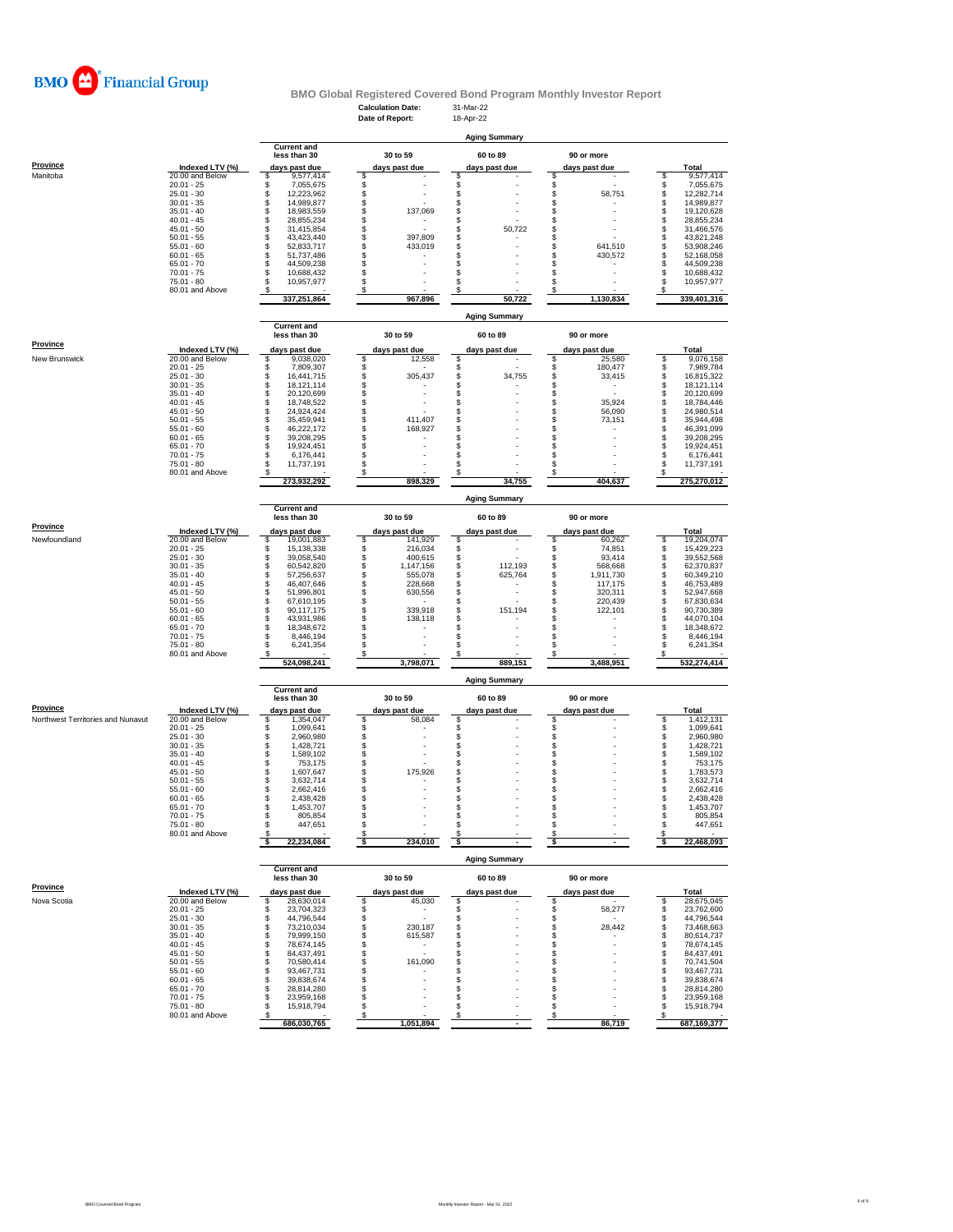

# **BMO Global Registered Covered Bond Program Monthly Investor Report**<br>Calculation Date: 31-Mar-22<br>Date of Report: 18-Apr-22

|                                                                                                                                                                                             |                                    |                                            | <b>Calculation Date:</b><br>Date of Report: | 31-Mar-22<br>18-Apr-22         |                                |                                            |
|---------------------------------------------------------------------------------------------------------------------------------------------------------------------------------------------|------------------------------------|--------------------------------------------|---------------------------------------------|--------------------------------|--------------------------------|--------------------------------------------|
|                                                                                                                                                                                             |                                    |                                            |                                             |                                |                                |                                            |
|                                                                                                                                                                                             |                                    | <b>Current and</b>                         |                                             | <b>Aging Summary</b>           |                                |                                            |
|                                                                                                                                                                                             |                                    | less than 30                               | 30 to 59                                    | 60 to 89                       | 90 or more                     |                                            |
| <b>Province</b>                                                                                                                                                                             | Indexed LTV (%)                    | days past due                              | days past due                               | days past due                  | days past due                  | Total                                      |
| Ontario                                                                                                                                                                                     | 20.00 and Below                    | 1,097,245,267<br>\$                        | \$<br>1,237,774<br>\$                       | \$<br>\$                       | 514,471<br>\$<br>\$            | 1,098,997,512<br>\$                        |
|                                                                                                                                                                                             | $20.01 - 25$<br>$25.01 - 30$       | \$<br>1,094,802,931<br>1,482,190,069<br>\$ | 3,048,922<br>\$<br>1,911,057                | 148,279<br>\$<br>115,550       | 451,988<br>\$<br>84,420        | \$<br>1,098,452,121<br>1,484,301,096<br>\$ |
|                                                                                                                                                                                             | $30.01 - 35$                       | \$<br>1,704,499,982                        | \$<br>3,847,973                             | 471,209<br>\$                  | \$<br>533,276                  | 1,709,352,440<br>\$                        |
|                                                                                                                                                                                             | $35.01 - 40$<br>$40.01 - 45$       | \$<br>1,745,373,784<br>\$<br>1,971,111,380 | \$<br>2,652,104<br>\$<br>3,036,029          | \$<br>806,083<br>\$<br>197,483 | \$<br>261,875<br>\$<br>494,986 | \$<br>1,749,093,845<br>\$<br>1,974,839,878 |
|                                                                                                                                                                                             | $45.01 - 50$                       | \$<br>2,117,453,096                        | \$<br>4,304,880                             | \$                             | \$<br>164,715                  | \$<br>2,121,922,691                        |
|                                                                                                                                                                                             | $50.01 - 55$<br>$55.01 - 60$       | \$<br>2,686,708,656<br>\$                  | \$<br>2,543,959<br>\$<br>9,640,354          | \$<br>1,603,419<br>\$          | \$<br>S<br>404,197             | \$<br>2,690,856,034<br>2,299,624,542<br>\$ |
|                                                                                                                                                                                             | $60.01 - 65$                       | 2,288,137,535<br>\$<br>1,680,313,981       | \$<br>4,019,850                             | 1,442,456<br>\$                | s                              | \$<br>1,684,333,831                        |
|                                                                                                                                                                                             | $65.01 - 70$                       | \$<br>960,747,986                          | \$<br>799,790                               | \$                             | s                              | 961,547,776<br>s                           |
|                                                                                                                                                                                             | $70.01 - 75$<br>75.01 - 80         | \$<br>385,441,201<br>427,994,946<br>S      | \$<br>\$                                    | \$<br>\$                       | s<br>s                         | 385,441,201<br>s<br>427,994,946<br>s       |
|                                                                                                                                                                                             | 80.01 and Above                    |                                            | S                                           |                                | \$                             |                                            |
|                                                                                                                                                                                             |                                    | 19,642,020,814                             | 37,042,691                                  | 4,784,478                      | 2,909,929                      | 19,686,757,912                             |
|                                                                                                                                                                                             |                                    |                                            |                                             | <b>Aging Summary</b>           |                                |                                            |
|                                                                                                                                                                                             |                                    | <b>Current and</b>                         |                                             |                                |                                |                                            |
| Province                                                                                                                                                                                    |                                    | less than 30                               | 30 to 59                                    | 60 to 89                       | 90 or more                     |                                            |
| Prince Edward Island                                                                                                                                                                        | Indexed LTV (%)<br>20.00 and Below | days past due<br>\$<br>3,430,619           | days past due<br>\$                         | days past due<br>\$            | days past due<br>\$            | Total<br>\$<br>3,430,619                   |
|                                                                                                                                                                                             | $20.01 - 25$                       | \$<br>3,986,339                            |                                             |                                |                                | 3,986,339<br>\$                            |
|                                                                                                                                                                                             | $25.01 - 30$                       | \$<br>6,046,724                            | \$\$                                        | \$\$                           | <b>\$</b><br>\$                | \$<br>6,046,724                            |
|                                                                                                                                                                                             | $30.01 - 35$<br>$35.01 - 40$       | 5,375,097<br>\$<br>5,018,042               | 50,702<br>\$                                | \$                             | \$                             | \$<br>5,425,800<br>\$<br>5,018,042         |
|                                                                                                                                                                                             | $40.01 - 45$                       | \$<br>8,284,531                            | \$                                          | \$                             | S                              | \$<br>8,284,531                            |
|                                                                                                                                                                                             | $45.01 - 50$<br>$50.01 - 55$       | \$<br>9,654,088<br>\$<br>17,020,777        | \$<br>\$<br>127,679                         | \$<br>\$                       | \$<br>\$                       | \$<br>9,654,088<br>\$<br>17,148,456        |
|                                                                                                                                                                                             | $55.01 - 60$                       | \$<br>19,671,697                           | \$                                          | \$                             | \$                             | \$<br>19,671,697                           |
|                                                                                                                                                                                             | $60.01 - 65$                       | \$<br>14.862.038                           | \$                                          | \$                             | S                              | \$<br>14,862,038                           |
|                                                                                                                                                                                             | $65.01 - 70$<br>70.01 - 75         | \$<br>4,728,697<br>\$<br>3,262,811         | \$<br>\$                                    | \$<br>\$                       | \$<br>\$                       | S<br>4,728,697<br>\$<br>3,262,811          |
|                                                                                                                                                                                             | $75.01 - 80$                       | \$<br>2,595,032                            | \$                                          | \$                             | \$                             | \$<br>2,595,032                            |
|                                                                                                                                                                                             | 80.01 and Above                    | s<br>103,936,492                           | -S<br>178,382                               | \$                             | s                              | s<br>104,114,874                           |
|                                                                                                                                                                                             |                                    |                                            |                                             |                                |                                |                                            |
|                                                                                                                                                                                             |                                    |                                            |                                             | <b>Aging Summary</b>           |                                |                                            |
|                                                                                                                                                                                             |                                    | <b>Current and</b><br>less than 30         | 30 to 59                                    | 60 to 89                       | 90 or more                     |                                            |
| Province                                                                                                                                                                                    |                                    |                                            |                                             |                                |                                |                                            |
| Quebec                                                                                                                                                                                      | Indexed LTV (%)<br>20.00 and Below | days past due<br>\$<br>153,233,054         | days past due<br>\$<br>287.407              | days past due<br>\$<br>65,486  | days past due<br>\$<br>22,575  | Total<br>153,608,522<br>\$                 |
|                                                                                                                                                                                             | $20.01 - 25$                       | \$<br>125,223,137                          | \$<br>159,828                               | \$                             | \$<br>76,103                   | \$<br>125,459,067                          |
|                                                                                                                                                                                             | $25.01 - 30$<br>$30.01 - 35$       | \$<br>226,185,848<br>\$<br>372,176,739     | \$<br>825,188<br>\$<br>773,921              | \$<br>53,306<br>\$<br>230,202  | \$<br>450,144<br>\$<br>114,002 | \$<br>227,514,486<br>\$<br>373,294,863     |
|                                                                                                                                                                                             | $35.01 - 40$                       | \$<br>423,997,480                          | \$<br>2,442,309                             | \$<br>1,244,342                | \$<br>1,249,219                | s<br>428,933,350                           |
|                                                                                                                                                                                             | $40.01 - 45$                       | \$<br>476,344,981                          | \$<br>1,188,864                             | \$                             | \$<br>435,419                  | \$<br>477,969,264                          |
|                                                                                                                                                                                             | $45.01 - 50$<br>$50.01 - 55$       | \$<br>509,456,011<br>\$<br>437,083,141     | \$<br>2,047,114<br>\$<br>3,084,745          | \$<br>\$                       | \$<br>657,950<br>\$<br>429,274 | \$<br>512,161,075<br>\$<br>440,597,160     |
|                                                                                                                                                                                             | $55.01 - 60$                       | \$<br>425,262,059                          | \$<br>1,041,528                             | \$                             | S                              | \$<br>426,303,587                          |
|                                                                                                                                                                                             | $60.01 - 65$                       | \$<br>252,555,877                          | 425,435                                     | \$                             | \$<br>166,990                  | \$<br>253,148,301                          |
|                                                                                                                                                                                             | $65.01 - 70$<br>$70.01 - 75$       | \$<br>179,484,017<br>\$<br>79,088,926      | \$<br>\$                                    | \$<br>\$                       | \$<br>\$                       | \$<br>179,484,017<br>S<br>79,088,926       |
|                                                                                                                                                                                             | 75.01 - 80                         | 75,944,883<br>s                            | \$                                          | \$                             | \$                             | S<br>75,944,883                            |
|                                                                                                                                                                                             | 80.01 and Above                    | 3,736,036,154                              | \$<br>12,276,336                            | \$<br>1,593,336                | S<br>3,601,676                 | 3,753,507,501                              |
|                                                                                                                                                                                             |                                    |                                            |                                             |                                |                                |                                            |
|                                                                                                                                                                                             |                                    |                                            |                                             | <b>Aging Summary</b>           |                                |                                            |
|                                                                                                                                                                                             |                                    | <b>Current and</b><br>less than 30         | 30 to 59                                    | 60 to 89                       | 90 or more                     |                                            |
| <b>Province</b>                                                                                                                                                                             |                                    |                                            |                                             |                                |                                |                                            |
| Saskatchewan                                                                                                                                                                                | Indexed LTV (%)<br>20.00 and Below | days past due<br>21,681,108<br>s           | days past due<br>\$                         | days past due<br>S             | days past due<br>\$            | Total<br>21,681,108<br>S                   |
|                                                                                                                                                                                             | $20.01 - 25$                       | \$<br>17,389,139                           | \$                                          | \$<br>\$                       | \$                             | 17,389,139<br>\$                           |
|                                                                                                                                                                                             | $25.01 - 30$<br>$30.01 - 35$       | \$<br>43,568,073<br>\$<br>46,108,649       | \$<br>109,449<br>\$<br>203,732              | Ś                              | \$<br>129,020<br>\$            | \$<br>43,806,542<br>\$<br>46,312,381       |
|                                                                                                                                                                                             | $35.01 - 40$                       | \$<br>39,722,808                           | \$<br>174,422                               | \$                             | \$<br>125,094                  | \$<br>40,022,324                           |
|                                                                                                                                                                                             | $40.01 - 45$                       | \$<br>37,625,704                           | \$<br>234,859                               | \$                             | \$                             | s<br>37,860,563                            |
|                                                                                                                                                                                             | $45.01 - 50$<br>$50.01 - 55$       | \$<br>45.192.276<br>\$<br>53,474,314       | \$<br>\$<br>94,392                          | \$<br>\$                       | S<br>\$<br>188,189             | s<br>45.192.276<br>s<br>53,756,895         |
|                                                                                                                                                                                             | $55.01 - 60$                       | \$<br>49,868,618                           | \$                                          | 386,077<br>\$                  | s                              | s<br>50,254,695                            |
|                                                                                                                                                                                             | 60.01 - 65<br>$65.01 - 70$         | 30 937 696<br>s                            | 139.985<br>\$                               | \$                             | 49,474<br>\$                   | 31 127 155<br>\$                           |
|                                                                                                                                                                                             | $70.01 - 75$                       | 13,754,861<br>\$<br>5,844,121              | \$                                          | \$                             | \$<br>144,154                  | 13,754,861<br>S<br>5,988,275               |
|                                                                                                                                                                                             | 75.01 - 80                         | \$<br>6,473,625                            | \$                                          | \$                             | \$                             | 6,473,625<br>\$.                           |
|                                                                                                                                                                                             | 80.01 and Above                    | s<br>411,640,993                           | -S<br>956,838                               | \$<br>386.077                  | s<br>635,931                   | 413,619,840                                |
|                                                                                                                                                                                             |                                    |                                            |                                             |                                |                                |                                            |
|                                                                                                                                                                                             |                                    | <b>Current and</b>                         |                                             | <b>Aging Summary</b>           |                                |                                            |
|                                                                                                                                                                                             |                                    | less than 30                               | 30 to 59                                    | 60 to 89                       | 90 or more                     |                                            |
| Province                                                                                                                                                                                    | Indexed LTV (%)                    | days past due                              | days past due                               | days past due                  | days past due                  | Total                                      |
| Yukon Territories                                                                                                                                                                           | 20.00 and Below                    | \$<br>2,381,605                            | \$                                          | \$                             | \$                             | S<br>2,381,605                             |
|                                                                                                                                                                                             | $20.01 - 25$                       | \$<br>1,433,016<br>2,174,084               | \$<br>\$                                    | \$                             | \$<br>112,478<br>\$            | \$<br>1,545,494                            |
|                                                                                                                                                                                             | $25.01 - 30$<br>$30.01 - 35$       | \$<br>\$<br>1,990,846                      | \$                                          | \$<br>\$                       | \$                             | 2,174,084<br>\$<br>S<br>1,990,846          |
|                                                                                                                                                                                             | $35.01 - 40$                       | \$<br>2,596,108                            | \$                                          | \$                             | \$                             | 2,596,108<br>S                             |
|                                                                                                                                                                                             | $40.01 - 45$<br>$45.01 - 50$       | \$<br>1,297,346<br>\$<br>2,237,178         | \$<br>\$                                    | \$<br>\$                       | \$<br>s                        | 1,297,346<br>S<br>2,237,178<br>S           |
|                                                                                                                                                                                             | $50.01 - 55$                       | \$<br>2.527.638                            | \$                                          | \$                             | s                              | \$<br>2,527,638                            |
|                                                                                                                                                                                             | $55.01 - 60$                       | \$<br>5,963,468                            | \$                                          | \$                             | s                              | S<br>5,963,468                             |
|                                                                                                                                                                                             | $60.01 - 65$<br>$65.01 - 70$       | \$<br>7,614,199<br>\$<br>2,065,881         | \$<br>\$                                    | \$<br>\$                       | s<br>s                         | S<br>7,614,199<br>\$<br>2,065,881          |
|                                                                                                                                                                                             | $70.01 - 75$                       | S<br>835,099                               | \$                                          | \$                             | S                              | 835,099<br>S                               |
|                                                                                                                                                                                             | 75.01 - 80                         | S<br>586,436                               | \$                                          | \$                             | S                              | 586,436                                    |
|                                                                                                                                                                                             |                                    |                                            |                                             |                                |                                |                                            |
|                                                                                                                                                                                             | 80.01 and Above                    | s<br>s                                     | S<br>- \$                                   | S<br>ŝ.                        | s<br>112,478                   | Я.<br>-S                                   |
| (1) Value as determined by adjusting, not less than quarterly, the Original Market Value utilizing the Indexation Methodology (see Appendix for details) for subsequent price developments. |                                    | 33,702,903<br>37,504,104,799               | 84,957,881<br>s                             | 11,677,375<br>s                | \$<br>s<br>27,825,152          | 33,815,381<br>37,628,565,206.89            |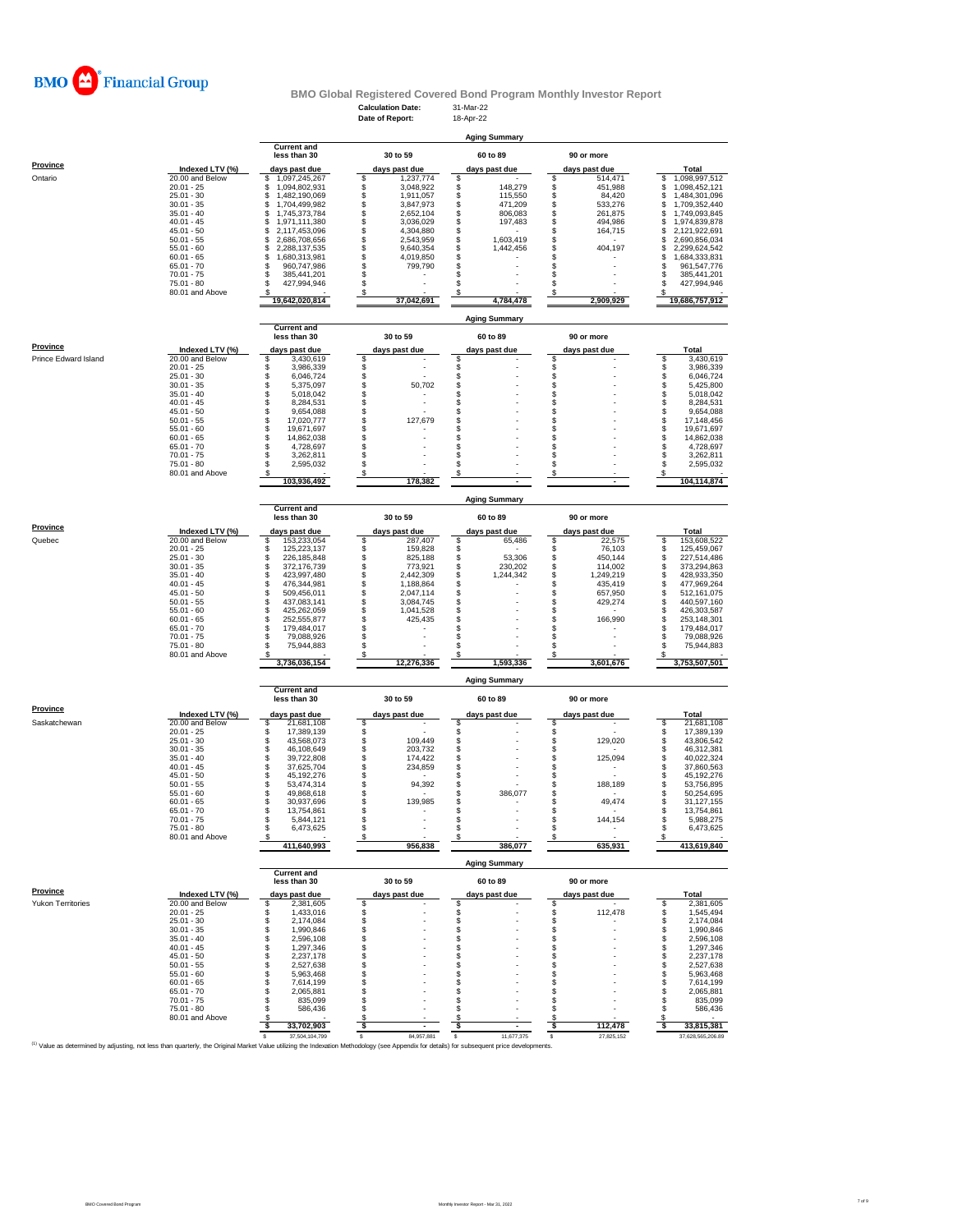

**Calculation Date:** 31-Mar-22 **Date of Report:** 18-Apr-22

**Cover Pool - Current LTV Distribution by Credit Score (1)** 

|                 | <b>Credit Scores</b>     |  |             |  |             |  |               |  |               |  |               |  |                |  |                |
|-----------------|--------------------------|--|-------------|--|-------------|--|---------------|--|---------------|--|---------------|--|----------------|--|----------------|
| Indexed LTV (%) | <b>Score Unavailable</b> |  | < 600       |  | $600 - 650$ |  | 651 - 700     |  | 701 - 750     |  | 751 - 800     |  | >800           |  | Total          |
| 20.00 and Below | 21.873.729               |  | 11.312.049  |  | 22.570.264  |  | 71.267.034    |  | 179.947.213   |  | 263.125.980   |  | 1.456.930.155  |  | 2.027.026.425  |
| $20.01 - 25$    | 15.165.591               |  | 17.316.000  |  | 34.323.515  |  | 89.389.811    |  | 181.922.578   |  | 300.690.669   |  | 1.314.827.638  |  | 1.953.635.802  |
| $25.01 - 30$    | 16.249.979               |  | 27.254.100  |  | 48.415.488  |  | 122.553.096   |  | 278.505.924   |  | 420.337.902   |  | 1.791.120.610  |  | 2.704.437.099  |
| $30.01 - 35$    | 6.304.997                |  | 28.979.970  |  | 61.086.474  |  | 184.202.024   |  | 302.911.095   |  | 495.506.145   |  | 1.990.583.133  |  | 3.069.573.838  |
| $35.01 - 40$    | 8.326.986                |  | 34.040.199  |  | 63.181.567  |  | 193.786.347   |  | 342.663.805   |  | 532.213.125   |  | 2.038.577.121  |  | 3.212.789.149  |
| $40.01 - 45$    | 15.030.193               |  | 26.755.895  |  | 65,808,816  |  | 190.634.438   |  | 410.464.452   |  | 591.923.314   |  | 2.244.485.880  |  | 3.545.102.987  |
| $45.01 - 50$    | 23.232.310               |  | 24.768.152  |  | 69.783.047  |  | 226.213.608   |  | 477.004.937   |  | 702.812.047   |  | 2.403.803.223  |  | 3.927.617.324  |
| $50.01 - 55$    | 30.311.959               |  | 36.126.299  |  | 96.063.741  |  | 290.568.308   |  | 539.952.928   |  | 867.499.307   |  | 2.848.557.535  |  | 4.709.080.077  |
| $55.01 - 60$    | 45.839.500               |  | 28.802.694  |  | 102.412.894 |  | 317.668.842   |  | 573.336.903   |  | 803.179.981   |  | 2.485.209.224  |  | 4.356.450.037  |
| $60.01 - 65$    | 36.456.180               |  | 16.049.723  |  | 67.608.283  |  | 242.328.002   |  | 440.325.621   |  | 742.430.758   |  | 2.118.071.470  |  | 3.663.270.037  |
| $65.01 - 70$    | 21.251.226               |  | 11.575.011  |  | 48.587.605  |  | 145.100.782   |  | 319.392.253   |  | 470.552.342   |  | 1.384.557.424  |  | 2.401.016.642  |
| $70.01 - 75$    | 11.459.192               |  | 8.515.311   |  | 27.281.309  |  | 91.535.647    |  | 166.093.105   |  | 282.157.750   |  | 667.165.453    |  | 1.254.207.767  |
| $75.01 - 80$    | 8,339,244                |  | 3.130.700   |  | 17.137.235  |  | 43.877.349    |  | 111.680.427   |  | 210.614.620   |  | 409.344.598    |  | 804.124.175    |
| 80.01 and Above |                          |  |             |  |             |  |               |  |               |  |               |  | 233,849        |  | 233,849        |
|                 | 259.841.084              |  | 274.626.103 |  | 724.260.238 |  | 2.209.125.290 |  | 4,324,201,240 |  | 6.683.043.940 |  | 23.153.467.312 |  | 37.628.565.207 |

<sup>(1)</sup> Value as determined by adjusting, not less than quarterly, the Original Market Value utilizing the Indexation Methodology (see Appendix for details) for subsequent price developments.